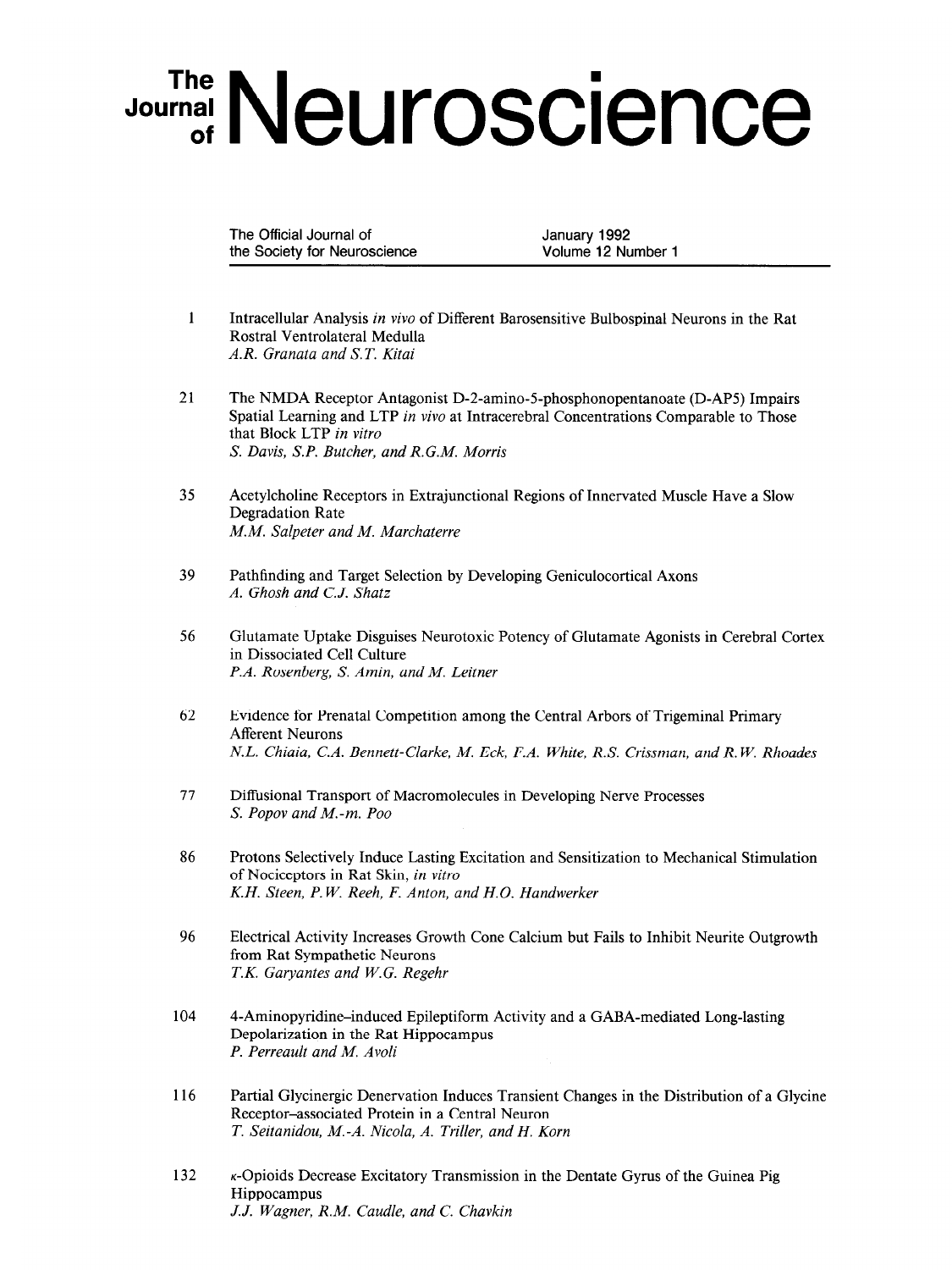- 142 Nuclear and Cytoplasmic Localization of Basic Fibroblast Growth Factor in Astrocytes and CA2 Hippocampal Neurons W.R. Woodward, R. Nishi, C.K. Meshul, T.E. Williams, M. Coulombe, and F.P. Eckenstein
- 153 Plasticity in the Barrel Cortex of the Adult Mouse: Effects of Chronic Stimulation upon Deoxyglucose Uptake in the Behaving Animal E. Welker, S.B. Rao, J. Dörfl, P. Melzer, and H. Van der Loos
- 171 Differential Effects of Neurotrophic Factors on Neurotransmitter Development in the IMR-32 Human Neuroblastoma Cell Line E.D. Rabinovsky, W.-D. Le, and J.L. McManaman
- 180 Characterization of the Integration Time for the Stabilization of Long-Term Potentiation in Area CA1 of the Hippocampus A. Colino, Y.-Y. Huang, and R.C. Malenka
- 188 Binocular Interactions in Accommodation Control: Effects of Anisometropic Stimuli D.I. Flitcroft, S.J. Judge, and J.W. Morley
- 204 Cervicothalamic Tract Terminals Are Enriched in Glutamate-like Immunoreactivity: An Electron Microscopic Double-Labeling Study in the Cat J. Broman and O.P. Ottersen
- 222 Expression of Peptidylglycine  $\alpha$ -Amidating Monooxygenase (EC 1.14.17.3) in the Rat Central Nervous System M.K.-H. Schafer, D.A. Stoffers, B.A. Eipper, and S.J. Watson
- 235 Identification and Stimulation by Serotonin of Intrinsic Sensory Neurons of the Submucosal Plexus of the Guinea Pig Gut: Activity-induced Expression of Fos Immunoreactivity A.L. Kirchgessner, H. Tamir, and M.D. Gershon
- 249 Postmitotic Death Is the Fate of Constitutively Proliferating Cells in the Subependymal Layer of the Adult Mouse Brain CM. Morshead and D. van der Kooy
- 257 F3/Fll Cell Surface Molecule Expression in the Developing Mouse Cerebellum Is Polarized at Synaptic Sites and within Granule Cells C. Faivre-Sarrailh, G. Gennarini, C. Goridis, and G. Rougon
- 268 Cell-specific Posttranslational Events Affect Functional Expression at the Plasma CON-specific I Ostitalistational Events Affect I directional Expression at the Frasma  $\alpha$ -Subunit Expressed in  $\alpha$ -Subsets in  $\alpha$ X-Subulut Expressed in Manufacture C. Labarca, S. N. A. Moss, N. D. Moss, N. D. Moss, N. Moss, N. D. Moss, N.  $\frac{A. - C}{I}$ . Lung
- 278 Cellular Mechanisms Underlying Cholinergic and Noradrenergic Modulation of Neuronal Firing Mode in the Cat and Guinea Pig Dorsal Lateral Geniculate Nucleus Firing Mode in the Cat and Guinea Pig Dorsal Lateral Geniculate Nucleus D.A. McCormick
- 290 Modulation by CAMP of a Slowly Activating Potassium Channel Expressed in Xenopus **Noquia** Oocytes<br>E.M. Blumenthal and L.K. Kaczmarek
- 297 Presynaptic Calciun Potassium Channels<br>R. Robitaille and M.P. Charlton